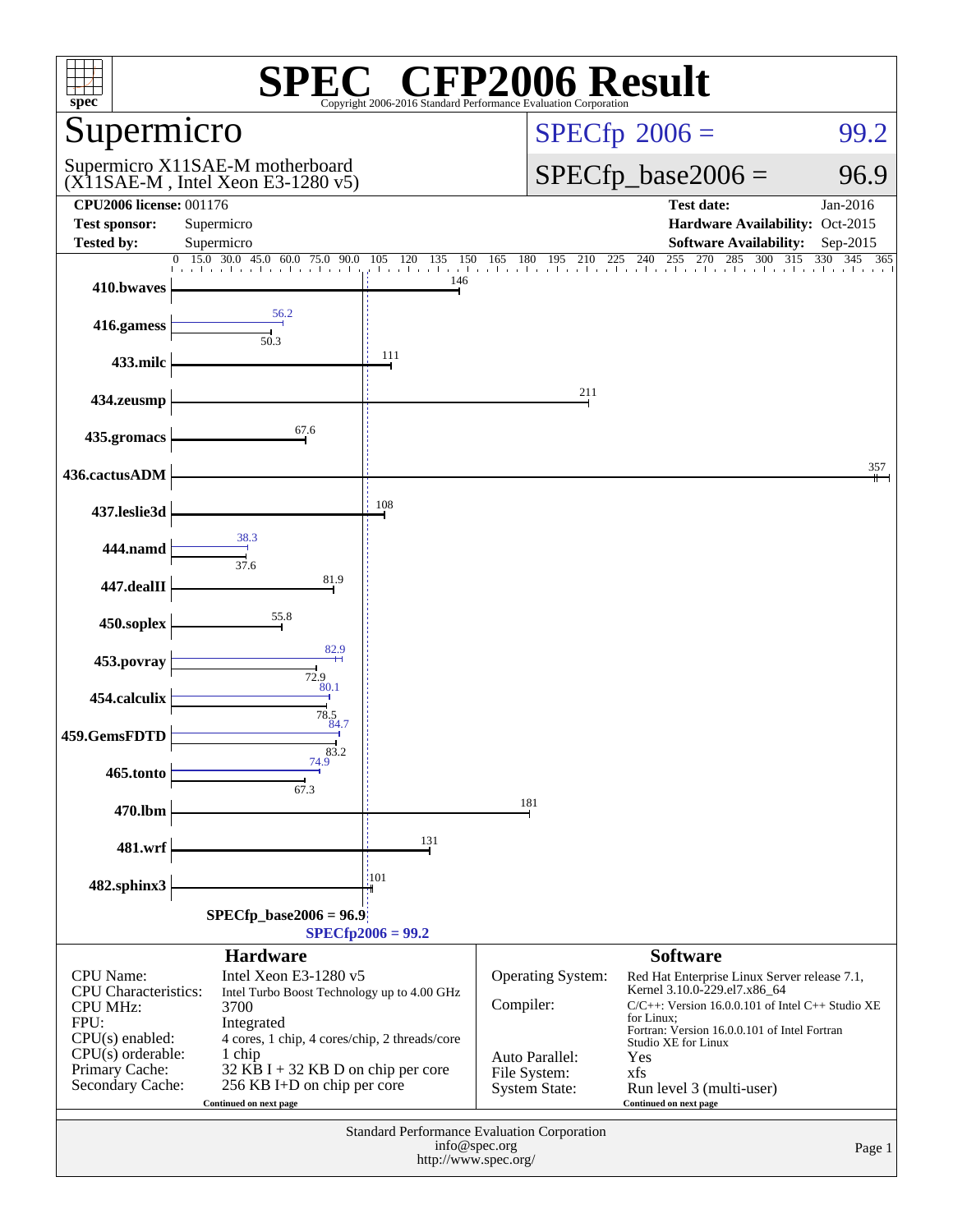

### Supermicro

#### (X11SAE-M , Intel Xeon E3-1280 v5) Supermicro X11SAE-M motherboard

#### $SPECTp2006 =$  99.2

#### $SPECfp\_base2006 = 96.9$

| <b>CPU2006 license: 001176</b> |                                    | $Jan-2016$<br><b>Test date:</b> |                                             |
|--------------------------------|------------------------------------|---------------------------------|---------------------------------------------|
| <b>Test sponsor:</b>           | Supermicro                         |                                 | Hardware Availability: Oct-2015             |
| <b>Tested by:</b>              | Supermicro                         |                                 | <b>Software Availability:</b><br>$Sep-2015$ |
| L3 Cache:                      | 8 MB I+D on chip per chip          | <b>Base Pointers:</b>           | $64$ -bit                                   |
| Other Cache:                   | None                               | Peak Pointers:                  | $32/64$ -bit                                |
| Memory:                        | 32 GB (2 x 16 GB 2Rx8 PC4-2133P-E) | Other Software:                 | None                                        |
| Disk Subsystem:                | $1 \times 400$ GB SATA III SSD     |                                 |                                             |
| Other Hardware:                | None                               |                                 |                                             |

| <b>Results Table</b> |                                                                                                          |              |                |       |                |       |                |              |                |              |                |              |
|----------------------|----------------------------------------------------------------------------------------------------------|--------------|----------------|-------|----------------|-------|----------------|--------------|----------------|--------------|----------------|--------------|
|                      |                                                                                                          | <b>Base</b>  |                |       |                |       | <b>Peak</b>    |              |                |              |                |              |
| <b>Benchmark</b>     | <b>Seconds</b>                                                                                           | <b>Ratio</b> | <b>Seconds</b> | Ratio | <b>Seconds</b> | Ratio | <b>Seconds</b> | <b>Ratio</b> | <b>Seconds</b> | <b>Ratio</b> | <b>Seconds</b> | <b>Ratio</b> |
| 410.bwayes           | 93.5                                                                                                     | 145          | 93.2           | 146   | 93.3           | 146   | 93.5           | 145          | 93.2           | 146          | 93.3           | <u>146</u>   |
| 416.gamess           | 389                                                                                                      | 50.3         | 389            | 50.3  | 390            | 50.3  | 348            | 56.2         | 348            | 56.2         | 348            | 56.2         |
| $433$ .milc          | 82.9                                                                                                     | 111          | 82.6           | 111   | 82.8           | 111   | 82.9           | 111          | 82.6           | 111          | 82.8           | 111          |
| $434$ . zeusmp       | 43.1                                                                                                     | 211          | 43.2           | 211   | 43.2           | 211   | 43.1           | 211          | 43.2           | 211          | 43.2           | 211          |
| 435.gromacs          | 105                                                                                                      | 67.9         | 106            | 67.6  | 106            | 67.6  | 105            | 67.9         | 106            | 67.6         | 106            | 67.6         |
| 436.cactusADM        | 32.9                                                                                                     | 363          | 33.5           | 357   | 33.6           | 356   | 32.9           | 363          | 33.5           | 357          | 33.6           | 356          |
| 437.leslie3d         | 87.2                                                                                                     | 108          | 87.2           | 108   | 87.4           | 108   | 87.2           | 108          | 87.2           | 108          | 87.4           | 108          |
| 444.namd             | 213                                                                                                      | 37.6         | 213            | 37.6  | 213            | 37.7  | 209            | 38.3         | 210            | 38.2         | 209            | 38.3         |
| $447$ .dealII        | 140                                                                                                      | 81.9         | 140            | 81.9  | 139            | 82.0  | <b>140</b>     | 81.9         | 140            | 81.9         | 139            | 82.0         |
| $450$ .soplex        | 149                                                                                                      | 56.0         | 150            | 55.8  | 150            | 55.7  | 149            | 56.0         | 150            | 55.8         | 150            | 55.7         |
| $453$ .povray        | 72.6                                                                                                     | 73.2         | 73.0           | 72.8  | 73.0           | 72.9  | 64.2           | 82.9         | 61.8           | 86.1         | 64.2           | 82.8         |
| 454.calculix         | 105                                                                                                      | 78.4         | 105            | 78.5  | 105            | 78.5  | 103            | 80.1         | 103            | 80.1         | 104            | 79.7         |
| 459.GemsFDTD         | 127                                                                                                      | 83.3         | 127            | 83.2  | 128            | 82.9  | 126            | 84.5         | 125            | 84.7         | 125            | 84.8         |
| $465$ .tonto         | 146                                                                                                      | 67.4         | 146            | 67.3  | 146            | 67.3  | 131            | 75.1         | 132            | 74.4         | 131            | 74.9         |
| 470.1bm              | 75.9                                                                                                     | 181          | 75.9           | 181   | 75.9           | 181   | 75.9           | 181          | 75.9           | <b>181</b>   | 75.9           | 181          |
| 481.wrf              | 85.6                                                                                                     | 131          | 85.7           | 130   | 85.4           | 131   | 85.6           | 131          | 85.7           | 130          | 85.4           | 131          |
| $482$ .sphinx $3$    | 193                                                                                                      | 101          | 193            | 101   | 191            | 102   | 193            | 101          | 193            | <b>101</b>   | 191            | 102          |
|                      | Results appear in the order in which they were run. Bold underlined text indicates a median measurement. |              |                |       |                |       |                |              |                |              |                |              |

#### **[Operating System Notes](http://www.spec.org/auto/cpu2006/Docs/result-fields.html#OperatingSystemNotes)**

Stack size set to unlimited using "ulimit -s unlimited"

#### **[Platform Notes](http://www.spec.org/auto/cpu2006/Docs/result-fields.html#PlatformNotes)**

As tested, the system used a Supermicro CSE-731i-300B chassis. The chassis is configured with 2 PWS-305-PQ redundant power supply, 1 SNK-P0046A4 heatsink, as well as 1 FAN-0108L4 rear cooling fan. Sysinfo program /usr/cpu2006/config/sysinfo.rev6914 \$Rev: 6914 \$ \$Date:: 2014-06-25 #\$ e3fbb8667b5a285932ceab81e28219e1 running on X10SRA-01 Thu Jan 28 02:15:39 2016

 This section contains SUT (System Under Test) info as seen by some common utilities. To remove or add to this section, see: <http://www.spec.org/cpu2006/Docs/config.html#sysinfo> Continued on next page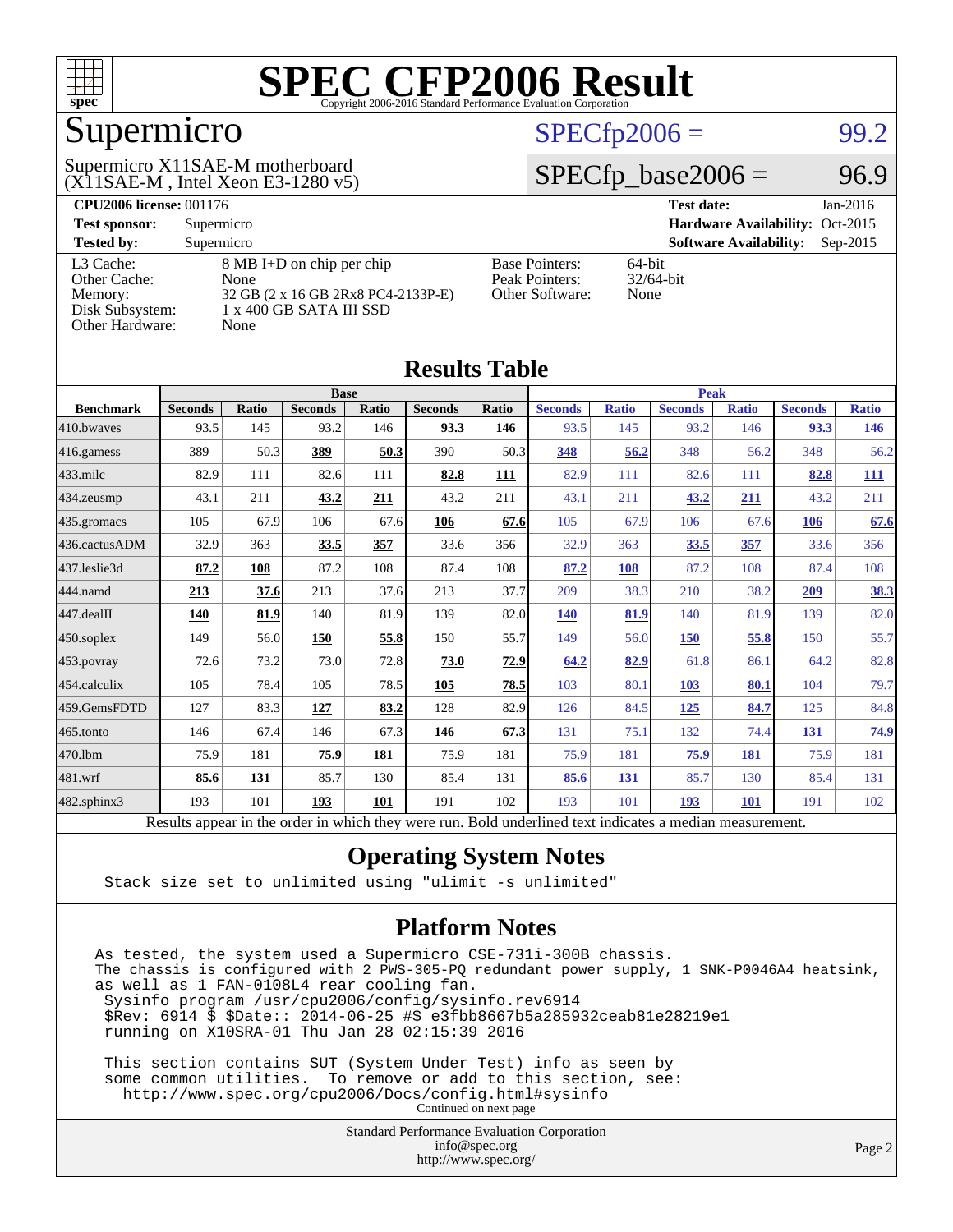

#### Supermicro

 $SPECTp2006 =$  99.2

(X11SAE-M , Intel Xeon E3-1280 v5) Supermicro X11SAE-M motherboard

 $SPECTp\_base2006 = 96.9$ 

**[CPU2006 license:](http://www.spec.org/auto/cpu2006/Docs/result-fields.html#CPU2006license)** 001176 **[Test date:](http://www.spec.org/auto/cpu2006/Docs/result-fields.html#Testdate)** Jan-2016 **[Test sponsor:](http://www.spec.org/auto/cpu2006/Docs/result-fields.html#Testsponsor)** Supermicro Supermicro **[Hardware Availability:](http://www.spec.org/auto/cpu2006/Docs/result-fields.html#HardwareAvailability)** Oct-2015 **[Tested by:](http://www.spec.org/auto/cpu2006/Docs/result-fields.html#Testedby)** Supermicro **Supermicro [Software Availability:](http://www.spec.org/auto/cpu2006/Docs/result-fields.html#SoftwareAvailability)** Sep-2015

#### **[Platform Notes \(Continued\)](http://www.spec.org/auto/cpu2006/Docs/result-fields.html#PlatformNotes)**

Standard Performance Evaluation Corporation [info@spec.org](mailto:info@spec.org) From /proc/cpuinfo model name : Intel(R) Xeon(R) CPU E3-1280 v5 @ 3.70GHz 1 "physical id"s (chips) 8 "processors" cores, siblings (Caution: counting these is hw and system dependent. The following excerpts from /proc/cpuinfo might not be reliable. Use with caution.) cpu cores : 4 siblings : 8 physical 0: cores 0 1 2 3 cache size : 8192 KB From /proc/meminfo<br>MemTotal: 32760152 kB HugePages\_Total: 0<br>Hugepagesize: 2048 kB Hugepagesize: From /etc/\*release\* /etc/\*version\* os-release: NAME="Red Hat Enterprise Linux Server" VERSION="7.1 (Maipo)" ID="rhel" ID\_LIKE="fedora" VERSION\_ID="7.1" PRETTY\_NAME="Red Hat Enterprise Linux Server 7.1 (Maipo)" ANSI\_COLOR="0;31" CPE\_NAME="cpe:/o:redhat:enterprise\_linux:7.1:GA:server" redhat-release: Red Hat Enterprise Linux Server release 7.1 (Maipo) system-release: Red Hat Enterprise Linux Server release 7.1 (Maipo) system-release-cpe: cpe:/o:redhat:enterprise\_linux:7.1:ga:server uname -a: Linux X10SRA-01 3.10.0-229.el7.x86\_64 #1 SMP Thu Jan 29 18:37:38 EST 2015 x86\_64 x86\_64 x86\_64 GNU/Linux run-level 3 Jan 28 02:15 SPEC is set to: /usr/cpu2006 Filesystem Type Size Used Avail Use% Mounted on<br>  $\frac{1}{2}$  /dev/sda2 xfs 183G 5.3G 178G 3% / Additional information from dmidecode: Warning: Use caution when you interpret this section. The 'dmidecode' program reads system data which is "intended to allow hardware to be accurately determined", but the intent may not be met, as there are frequent changes to hardware, firmware, and the "DMTF SMBIOS" standard. BIOS American Megatrends Inc. 1.0a 12/21/2015 Memory: 2x Not Specified Not Specified 2x Samsung M391A2K43BB1-CPB 16 GB 2 rank 2133 MHz Continued on next page

<http://www.spec.org/>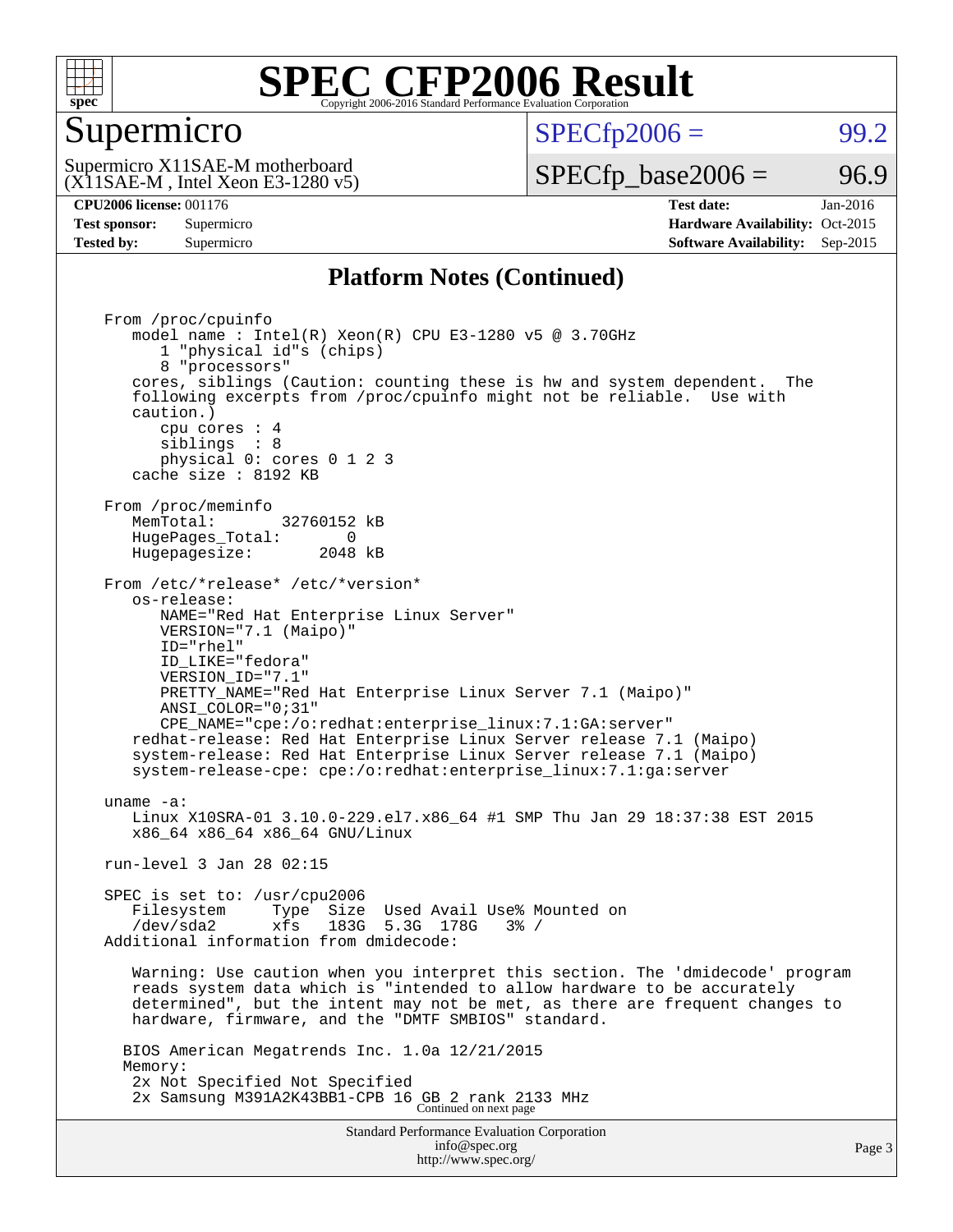

#### Supermicro

 $SPECTp2006 =$  99.2

(X11SAE-M , Intel Xeon E3-1280 v5) Supermicro X11SAE-M motherboard

 $SPECfp\_base2006 = 96.9$ **[CPU2006 license:](http://www.spec.org/auto/cpu2006/Docs/result-fields.html#CPU2006license)** 001176 **[Test date:](http://www.spec.org/auto/cpu2006/Docs/result-fields.html#Testdate)** Jan-2016

**[Test sponsor:](http://www.spec.org/auto/cpu2006/Docs/result-fields.html#Testsponsor)** Supermicro Supermicro **[Hardware Availability:](http://www.spec.org/auto/cpu2006/Docs/result-fields.html#HardwareAvailability)** Oct-2015 **[Tested by:](http://www.spec.org/auto/cpu2006/Docs/result-fields.html#Testedby)** Supermicro **[Software Availability:](http://www.spec.org/auto/cpu2006/Docs/result-fields.html#SoftwareAvailability)** Sep-2015

#### **[Platform Notes \(Continued\)](http://www.spec.org/auto/cpu2006/Docs/result-fields.html#PlatformNotes)**

(End of data from sysinfo program)

#### **[General Notes](http://www.spec.org/auto/cpu2006/Docs/result-fields.html#GeneralNotes)**

Environment variables set by runspec before the start of the run: KMP\_AFFINITY = "granularity=fine,compact,1,0" LD\_LIBRARY\_PATH = "/usr/cpu2006/libs/32:/usr/cpu2006/libs/64:/usr/cpu2006/sh" OMP\_NUM\_THREADS = "4"

 Binaries compiled on a system with 1x Intel Core i5-4670K CPU + 32GB memory using RedHat EL 7.1 Transparent Huge Pages enabled with: echo always > /sys/kernel/mm/transparent\_hugepage/enabled

#### **[Base Compiler Invocation](http://www.spec.org/auto/cpu2006/Docs/result-fields.html#BaseCompilerInvocation)**

 $C$  benchmarks:<br>icc  $-m64$ 

[C++ benchmarks:](http://www.spec.org/auto/cpu2006/Docs/result-fields.html#CXXbenchmarks) [icpc -m64](http://www.spec.org/cpu2006/results/res2016q1/cpu2006-20160206-38990.flags.html#user_CXXbase_intel_icpc_64bit_bedb90c1146cab66620883ef4f41a67e)

[Fortran benchmarks](http://www.spec.org/auto/cpu2006/Docs/result-fields.html#Fortranbenchmarks): [ifort -m64](http://www.spec.org/cpu2006/results/res2016q1/cpu2006-20160206-38990.flags.html#user_FCbase_intel_ifort_64bit_ee9d0fb25645d0210d97eb0527dcc06e)

[Benchmarks using both Fortran and C](http://www.spec.org/auto/cpu2006/Docs/result-fields.html#BenchmarksusingbothFortranandC): [icc -m64](http://www.spec.org/cpu2006/results/res2016q1/cpu2006-20160206-38990.flags.html#user_CC_FCbase_intel_icc_64bit_0b7121f5ab7cfabee23d88897260401c) [ifort -m64](http://www.spec.org/cpu2006/results/res2016q1/cpu2006-20160206-38990.flags.html#user_CC_FCbase_intel_ifort_64bit_ee9d0fb25645d0210d97eb0527dcc06e)

#### **[Base Portability Flags](http://www.spec.org/auto/cpu2006/Docs/result-fields.html#BasePortabilityFlags)**

| 410.bwaves: -DSPEC CPU LP64                |  |
|--------------------------------------------|--|
| 416.gamess: -DSPEC_CPU_LP64                |  |
| 433.milc: -DSPEC CPU LP64                  |  |
| 434.zeusmp: - DSPEC_CPU_LP64               |  |
| 435.gromacs: -DSPEC_CPU_LP64 -nofor_main   |  |
| 436.cactusADM: -DSPEC CPU LP64 -nofor main |  |
| 437.leslie3d: -DSPEC CPU LP64              |  |
| 444.namd: - DSPEC_CPU_LP64                 |  |
| 447.dealII: -DSPEC CPU LP64                |  |
| 450.soplex: -DSPEC_CPU_LP64                |  |
| 453.povray: -DSPEC_CPU_LP64                |  |
| 454.calculix: -DSPEC_CPU_LP64 -nofor_main  |  |
| 459. GemsFDTD: - DSPEC CPU LP64            |  |
| 465.tonto: - DSPEC_CPU_LP64                |  |
| 470.1bm: - DSPEC CPU LP64                  |  |

Continued on next page

Standard Performance Evaluation Corporation [info@spec.org](mailto:info@spec.org) <http://www.spec.org/>

Page 4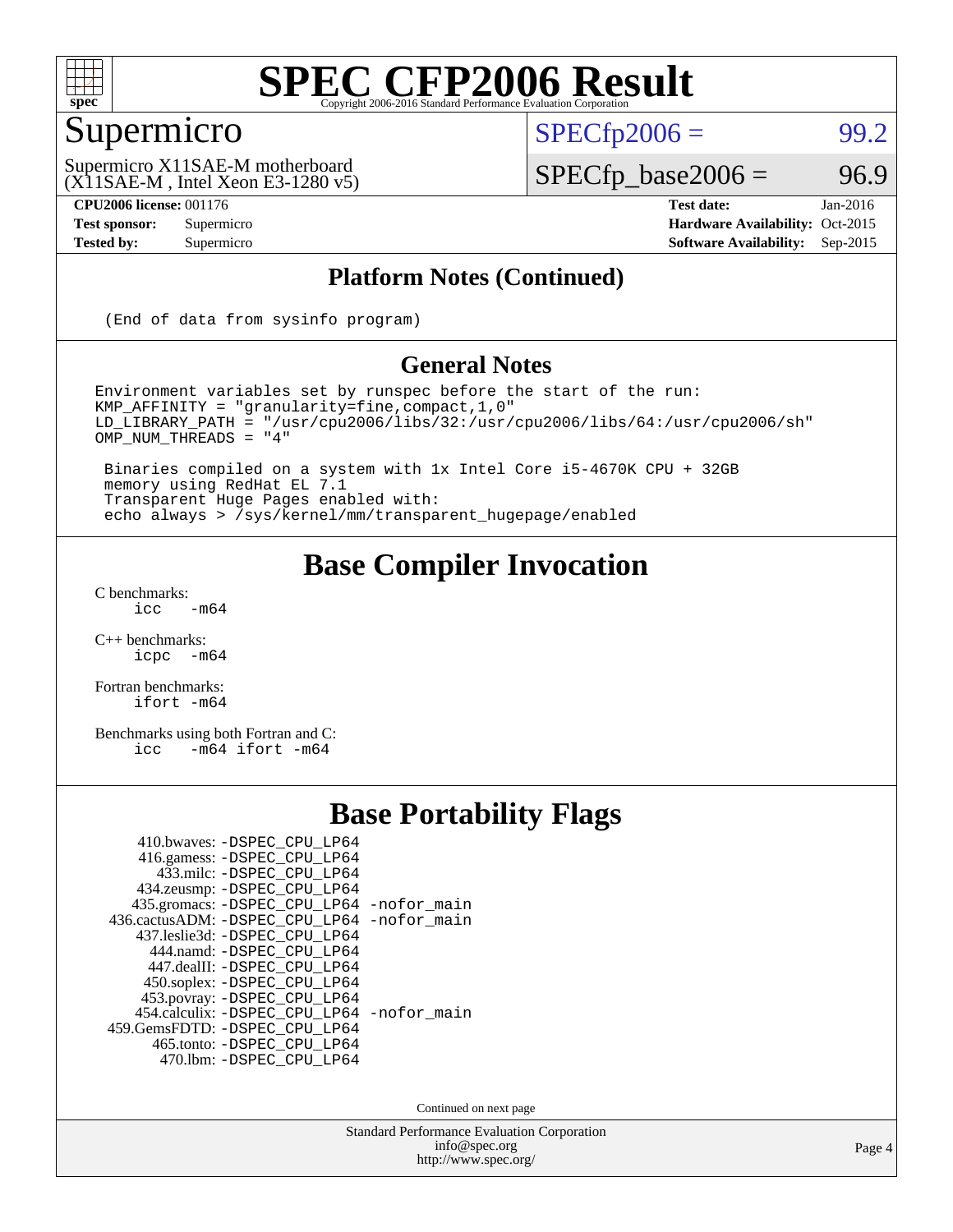

#### Supermicro

 $SPECTp2006 = 99.2$ 

(X11SAE-M , Intel Xeon E3-1280 v5) Supermicro X11SAE-M motherboard

 $SPECTp\_base2006 = 96.9$ 

**[CPU2006 license:](http://www.spec.org/auto/cpu2006/Docs/result-fields.html#CPU2006license)** 001176 **[Test date:](http://www.spec.org/auto/cpu2006/Docs/result-fields.html#Testdate)** Jan-2016 **[Test sponsor:](http://www.spec.org/auto/cpu2006/Docs/result-fields.html#Testsponsor)** Supermicro Supermicro **[Hardware Availability:](http://www.spec.org/auto/cpu2006/Docs/result-fields.html#HardwareAvailability)** Oct-2015 **[Tested by:](http://www.spec.org/auto/cpu2006/Docs/result-fields.html#Testedby)** Supermicro **Supermicro [Software Availability:](http://www.spec.org/auto/cpu2006/Docs/result-fields.html#SoftwareAvailability)** Sep-2015

#### **[Base Portability Flags \(Continued\)](http://www.spec.org/auto/cpu2006/Docs/result-fields.html#BasePortabilityFlags)**

 481.wrf: [-DSPEC\\_CPU\\_LP64](http://www.spec.org/cpu2006/results/res2016q1/cpu2006-20160206-38990.flags.html#suite_basePORTABILITY481_wrf_DSPEC_CPU_LP64) [-DSPEC\\_CPU\\_CASE\\_FLAG](http://www.spec.org/cpu2006/results/res2016q1/cpu2006-20160206-38990.flags.html#b481.wrf_baseCPORTABILITY_DSPEC_CPU_CASE_FLAG) [-DSPEC\\_CPU\\_LINUX](http://www.spec.org/cpu2006/results/res2016q1/cpu2006-20160206-38990.flags.html#b481.wrf_baseCPORTABILITY_DSPEC_CPU_LINUX) 482.sphinx3: [-DSPEC\\_CPU\\_LP64](http://www.spec.org/cpu2006/results/res2016q1/cpu2006-20160206-38990.flags.html#suite_basePORTABILITY482_sphinx3_DSPEC_CPU_LP64)

#### **[Base Optimization Flags](http://www.spec.org/auto/cpu2006/Docs/result-fields.html#BaseOptimizationFlags)**

[C benchmarks](http://www.spec.org/auto/cpu2006/Docs/result-fields.html#Cbenchmarks): [-xCORE-AVX2](http://www.spec.org/cpu2006/results/res2016q1/cpu2006-20160206-38990.flags.html#user_CCbase_f-xAVX2_5f5fc0cbe2c9f62c816d3e45806c70d7) [-ipo](http://www.spec.org/cpu2006/results/res2016q1/cpu2006-20160206-38990.flags.html#user_CCbase_f-ipo) [-O3](http://www.spec.org/cpu2006/results/res2016q1/cpu2006-20160206-38990.flags.html#user_CCbase_f-O3) [-no-prec-div](http://www.spec.org/cpu2006/results/res2016q1/cpu2006-20160206-38990.flags.html#user_CCbase_f-no-prec-div) [-parallel](http://www.spec.org/cpu2006/results/res2016q1/cpu2006-20160206-38990.flags.html#user_CCbase_f-parallel) [-opt-prefetch](http://www.spec.org/cpu2006/results/res2016q1/cpu2006-20160206-38990.flags.html#user_CCbase_f-opt-prefetch) [-ansi-alias](http://www.spec.org/cpu2006/results/res2016q1/cpu2006-20160206-38990.flags.html#user_CCbase_f-ansi-alias) [C++ benchmarks:](http://www.spec.org/auto/cpu2006/Docs/result-fields.html#CXXbenchmarks) [-xCORE-AVX2](http://www.spec.org/cpu2006/results/res2016q1/cpu2006-20160206-38990.flags.html#user_CXXbase_f-xAVX2_5f5fc0cbe2c9f62c816d3e45806c70d7) [-ipo](http://www.spec.org/cpu2006/results/res2016q1/cpu2006-20160206-38990.flags.html#user_CXXbase_f-ipo) [-O3](http://www.spec.org/cpu2006/results/res2016q1/cpu2006-20160206-38990.flags.html#user_CXXbase_f-O3) [-no-prec-div](http://www.spec.org/cpu2006/results/res2016q1/cpu2006-20160206-38990.flags.html#user_CXXbase_f-no-prec-div) [-opt-prefetch](http://www.spec.org/cpu2006/results/res2016q1/cpu2006-20160206-38990.flags.html#user_CXXbase_f-opt-prefetch) [-ansi-alias](http://www.spec.org/cpu2006/results/res2016q1/cpu2006-20160206-38990.flags.html#user_CXXbase_f-ansi-alias) [Fortran benchmarks](http://www.spec.org/auto/cpu2006/Docs/result-fields.html#Fortranbenchmarks):

[-xCORE-AVX2](http://www.spec.org/cpu2006/results/res2016q1/cpu2006-20160206-38990.flags.html#user_FCbase_f-xAVX2_5f5fc0cbe2c9f62c816d3e45806c70d7) [-ipo](http://www.spec.org/cpu2006/results/res2016q1/cpu2006-20160206-38990.flags.html#user_FCbase_f-ipo) [-O3](http://www.spec.org/cpu2006/results/res2016q1/cpu2006-20160206-38990.flags.html#user_FCbase_f-O3) [-no-prec-div](http://www.spec.org/cpu2006/results/res2016q1/cpu2006-20160206-38990.flags.html#user_FCbase_f-no-prec-div) [-parallel](http://www.spec.org/cpu2006/results/res2016q1/cpu2006-20160206-38990.flags.html#user_FCbase_f-parallel) [-opt-prefetch](http://www.spec.org/cpu2006/results/res2016q1/cpu2006-20160206-38990.flags.html#user_FCbase_f-opt-prefetch)

[Benchmarks using both Fortran and C](http://www.spec.org/auto/cpu2006/Docs/result-fields.html#BenchmarksusingbothFortranandC): [-xCORE-AVX2](http://www.spec.org/cpu2006/results/res2016q1/cpu2006-20160206-38990.flags.html#user_CC_FCbase_f-xAVX2_5f5fc0cbe2c9f62c816d3e45806c70d7) [-ipo](http://www.spec.org/cpu2006/results/res2016q1/cpu2006-20160206-38990.flags.html#user_CC_FCbase_f-ipo) [-O3](http://www.spec.org/cpu2006/results/res2016q1/cpu2006-20160206-38990.flags.html#user_CC_FCbase_f-O3) [-no-prec-div](http://www.spec.org/cpu2006/results/res2016q1/cpu2006-20160206-38990.flags.html#user_CC_FCbase_f-no-prec-div) [-parallel](http://www.spec.org/cpu2006/results/res2016q1/cpu2006-20160206-38990.flags.html#user_CC_FCbase_f-parallel) [-opt-prefetch](http://www.spec.org/cpu2006/results/res2016q1/cpu2006-20160206-38990.flags.html#user_CC_FCbase_f-opt-prefetch) [-ansi-alias](http://www.spec.org/cpu2006/results/res2016q1/cpu2006-20160206-38990.flags.html#user_CC_FCbase_f-ansi-alias)

#### **[Peak Compiler Invocation](http://www.spec.org/auto/cpu2006/Docs/result-fields.html#PeakCompilerInvocation)**

[C benchmarks](http://www.spec.org/auto/cpu2006/Docs/result-fields.html#Cbenchmarks):  $\text{icc}$   $-\text{m64}$ 

[C++ benchmarks:](http://www.spec.org/auto/cpu2006/Docs/result-fields.html#CXXbenchmarks) [icpc -m64](http://www.spec.org/cpu2006/results/res2016q1/cpu2006-20160206-38990.flags.html#user_CXXpeak_intel_icpc_64bit_bedb90c1146cab66620883ef4f41a67e)

[Fortran benchmarks](http://www.spec.org/auto/cpu2006/Docs/result-fields.html#Fortranbenchmarks): [ifort -m64](http://www.spec.org/cpu2006/results/res2016q1/cpu2006-20160206-38990.flags.html#user_FCpeak_intel_ifort_64bit_ee9d0fb25645d0210d97eb0527dcc06e)

[Benchmarks using both Fortran and C](http://www.spec.org/auto/cpu2006/Docs/result-fields.html#BenchmarksusingbothFortranandC):<br>icc -m64 if ort -m64  $-m64$  ifort  $-m64$ 

#### **[Peak Portability Flags](http://www.spec.org/auto/cpu2006/Docs/result-fields.html#PeakPortabilityFlags)**

Same as Base Portability Flags

#### **[Peak Optimization Flags](http://www.spec.org/auto/cpu2006/Docs/result-fields.html#PeakOptimizationFlags)**

[C benchmarks](http://www.spec.org/auto/cpu2006/Docs/result-fields.html#Cbenchmarks):

Continued on next page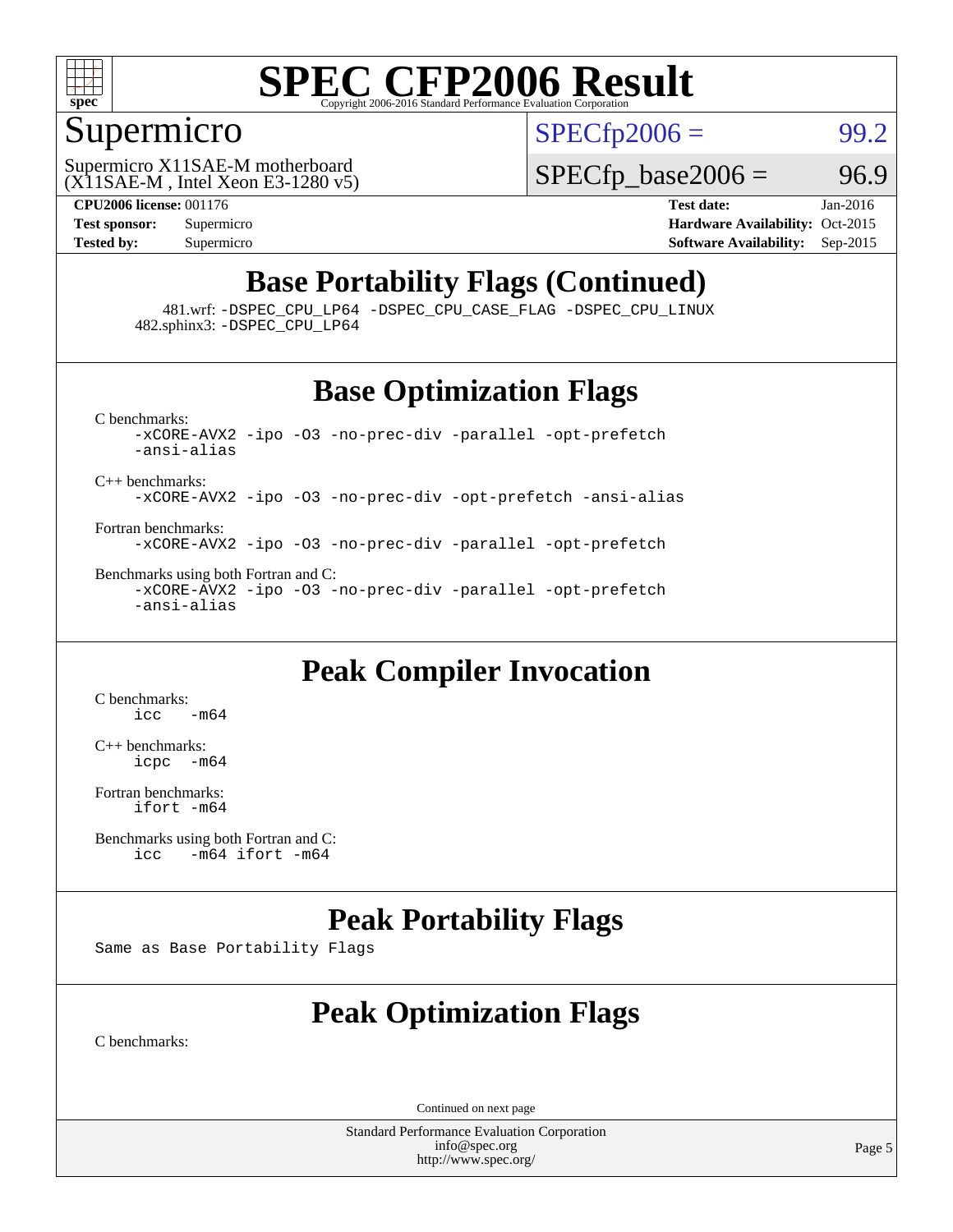

Supermicro

 $SPECTp2006 =$  99.2

(X11SAE-M , Intel Xeon E3-1280 v5) Supermicro X11SAE-M motherboard

 $SPECTp\_base2006 = 96.9$ 

**[CPU2006 license:](http://www.spec.org/auto/cpu2006/Docs/result-fields.html#CPU2006license)** 001176 **[Test date:](http://www.spec.org/auto/cpu2006/Docs/result-fields.html#Testdate)** Jan-2016 **[Test sponsor:](http://www.spec.org/auto/cpu2006/Docs/result-fields.html#Testsponsor)** Supermicro Supermicro **[Hardware Availability:](http://www.spec.org/auto/cpu2006/Docs/result-fields.html#HardwareAvailability)** Oct-2015 **[Tested by:](http://www.spec.org/auto/cpu2006/Docs/result-fields.html#Testedby)** Supermicro **Supermicro [Software Availability:](http://www.spec.org/auto/cpu2006/Docs/result-fields.html#SoftwareAvailability)** Sep-2015

#### **[Peak Optimization Flags \(Continued\)](http://www.spec.org/auto/cpu2006/Docs/result-fields.html#PeakOptimizationFlags)**

 433.milc: basepeak = yes  $470$ .lbm: basepeak = yes

 $482$ .sphinx3: basepeak = yes

[C++ benchmarks:](http://www.spec.org/auto/cpu2006/Docs/result-fields.html#CXXbenchmarks)

 444.namd: [-xCORE-AVX2](http://www.spec.org/cpu2006/results/res2016q1/cpu2006-20160206-38990.flags.html#user_peakPASS2_CXXFLAGSPASS2_LDFLAGS444_namd_f-xAVX2_5f5fc0cbe2c9f62c816d3e45806c70d7)(pass 2) [-prof-gen:threadsafe](http://www.spec.org/cpu2006/results/res2016q1/cpu2006-20160206-38990.flags.html#user_peakPASS1_CXXFLAGSPASS1_LDFLAGS444_namd_prof_gen_21a26eb79f378b550acd7bec9fe4467a)(pass 1) [-ipo](http://www.spec.org/cpu2006/results/res2016q1/cpu2006-20160206-38990.flags.html#user_peakPASS2_CXXFLAGSPASS2_LDFLAGS444_namd_f-ipo)(pass 2) [-O3](http://www.spec.org/cpu2006/results/res2016q1/cpu2006-20160206-38990.flags.html#user_peakPASS2_CXXFLAGSPASS2_LDFLAGS444_namd_f-O3)(pass 2) [-no-prec-div](http://www.spec.org/cpu2006/results/res2016q1/cpu2006-20160206-38990.flags.html#user_peakPASS2_CXXFLAGSPASS2_LDFLAGS444_namd_f-no-prec-div)(pass 2) [-par-num-threads=1](http://www.spec.org/cpu2006/results/res2016q1/cpu2006-20160206-38990.flags.html#user_peakPASS1_CXXFLAGSPASS1_LDFLAGS444_namd_par_num_threads_786a6ff141b4e9e90432e998842df6c2)(pass 1) [-prof-use](http://www.spec.org/cpu2006/results/res2016q1/cpu2006-20160206-38990.flags.html#user_peakPASS2_CXXFLAGSPASS2_LDFLAGS444_namd_prof_use_bccf7792157ff70d64e32fe3e1250b55)(pass 2) [-fno-alias](http://www.spec.org/cpu2006/results/res2016q1/cpu2006-20160206-38990.flags.html#user_peakCXXOPTIMIZEOPTIMIZE444_namd_f-no-alias_694e77f6c5a51e658e82ccff53a9e63a) [-auto-ilp32](http://www.spec.org/cpu2006/results/res2016q1/cpu2006-20160206-38990.flags.html#user_peakCXXOPTIMIZE444_namd_f-auto-ilp32)

447.dealII: basepeak = yes

 $450$ .soplex: basepeak = yes

 453.povray: [-xCORE-AVX2](http://www.spec.org/cpu2006/results/res2016q1/cpu2006-20160206-38990.flags.html#user_peakPASS2_CXXFLAGSPASS2_LDFLAGS453_povray_f-xAVX2_5f5fc0cbe2c9f62c816d3e45806c70d7)(pass 2) [-prof-gen:threadsafe](http://www.spec.org/cpu2006/results/res2016q1/cpu2006-20160206-38990.flags.html#user_peakPASS1_CXXFLAGSPASS1_LDFLAGS453_povray_prof_gen_21a26eb79f378b550acd7bec9fe4467a)(pass 1)  $-ipo(pass 2) -\overline{O3(pass 2)}$  $-ipo(pass 2) -\overline{O3(pass 2)}$  [-no-prec-div](http://www.spec.org/cpu2006/results/res2016q1/cpu2006-20160206-38990.flags.html#user_peakPASS2_CXXFLAGSPASS2_LDFLAGS453_povray_f-no-prec-div)(pass 2) [-par-num-threads=1](http://www.spec.org/cpu2006/results/res2016q1/cpu2006-20160206-38990.flags.html#user_peakPASS1_CXXFLAGSPASS1_LDFLAGS453_povray_par_num_threads_786a6ff141b4e9e90432e998842df6c2)(pass 1) [-prof-use](http://www.spec.org/cpu2006/results/res2016q1/cpu2006-20160206-38990.flags.html#user_peakPASS2_CXXFLAGSPASS2_LDFLAGS453_povray_prof_use_bccf7792157ff70d64e32fe3e1250b55)(pass 2) [-unroll4](http://www.spec.org/cpu2006/results/res2016q1/cpu2006-20160206-38990.flags.html#user_peakCXXOPTIMIZE453_povray_f-unroll_4e5e4ed65b7fd20bdcd365bec371b81f) [-ansi-alias](http://www.spec.org/cpu2006/results/res2016q1/cpu2006-20160206-38990.flags.html#user_peakCXXOPTIMIZE453_povray_f-ansi-alias)

[Fortran benchmarks](http://www.spec.org/auto/cpu2006/Docs/result-fields.html#Fortranbenchmarks):

```
410.bwaves: basepeak = yes 416.gamess: -xCORE-AVX2(pass 2) -prof-gen:threadsafe(pass 1)
-i\text{po}(pass 2) -\tilde{O}3(pass 2)-no-prec-div(pass 2)
-par-num-threads=1(pass 1) -prof-use(pass 2) -unroll2
-inline-level=0 -scalar-rep-
```
434.zeusmp: basepeak = yes

437.leslie3d: basepeak = yes

 459.GemsFDTD: [-xCORE-AVX2](http://www.spec.org/cpu2006/results/res2016q1/cpu2006-20160206-38990.flags.html#user_peakPASS2_FFLAGSPASS2_LDFLAGS459_GemsFDTD_f-xAVX2_5f5fc0cbe2c9f62c816d3e45806c70d7)(pass 2) [-prof-gen:threadsafe](http://www.spec.org/cpu2006/results/res2016q1/cpu2006-20160206-38990.flags.html#user_peakPASS1_FFLAGSPASS1_LDFLAGS459_GemsFDTD_prof_gen_21a26eb79f378b550acd7bec9fe4467a)(pass 1) [-ipo](http://www.spec.org/cpu2006/results/res2016q1/cpu2006-20160206-38990.flags.html#user_peakPASS2_FFLAGSPASS2_LDFLAGS459_GemsFDTD_f-ipo)(pass 2) [-O3](http://www.spec.org/cpu2006/results/res2016q1/cpu2006-20160206-38990.flags.html#user_peakPASS2_FFLAGSPASS2_LDFLAGS459_GemsFDTD_f-O3)(pass 2) [-no-prec-div](http://www.spec.org/cpu2006/results/res2016q1/cpu2006-20160206-38990.flags.html#user_peakPASS2_FFLAGSPASS2_LDFLAGS459_GemsFDTD_f-no-prec-div)(pass 2) [-par-num-threads=1](http://www.spec.org/cpu2006/results/res2016q1/cpu2006-20160206-38990.flags.html#user_peakPASS1_FFLAGSPASS1_LDFLAGS459_GemsFDTD_par_num_threads_786a6ff141b4e9e90432e998842df6c2)(pass 1) [-prof-use](http://www.spec.org/cpu2006/results/res2016q1/cpu2006-20160206-38990.flags.html#user_peakPASS2_FFLAGSPASS2_LDFLAGS459_GemsFDTD_prof_use_bccf7792157ff70d64e32fe3e1250b55)(pass 2) [-unroll2](http://www.spec.org/cpu2006/results/res2016q1/cpu2006-20160206-38990.flags.html#user_peakOPTIMIZE459_GemsFDTD_f-unroll_784dae83bebfb236979b41d2422d7ec2) [-inline-level=0](http://www.spec.org/cpu2006/results/res2016q1/cpu2006-20160206-38990.flags.html#user_peakOPTIMIZE459_GemsFDTD_f-inline-level_318d07a09274ad25e8d15dbfaa68ba50) [-opt-prefetch](http://www.spec.org/cpu2006/results/res2016q1/cpu2006-20160206-38990.flags.html#user_peakOPTIMIZE459_GemsFDTD_f-opt-prefetch) [-parallel](http://www.spec.org/cpu2006/results/res2016q1/cpu2006-20160206-38990.flags.html#user_peakOPTIMIZE459_GemsFDTD_f-parallel)

 465.tonto: [-xCORE-AVX2](http://www.spec.org/cpu2006/results/res2016q1/cpu2006-20160206-38990.flags.html#user_peakPASS2_FFLAGSPASS2_LDFLAGS465_tonto_f-xAVX2_5f5fc0cbe2c9f62c816d3e45806c70d7)(pass 2) [-prof-gen:threadsafe](http://www.spec.org/cpu2006/results/res2016q1/cpu2006-20160206-38990.flags.html#user_peakPASS1_FFLAGSPASS1_LDFLAGS465_tonto_prof_gen_21a26eb79f378b550acd7bec9fe4467a)(pass 1)  $-i\text{po}(pass 2) -\overline{0}3(pass 2) -no-prec-div(pass 2)$  $-i\text{po}(pass 2) -\overline{0}3(pass 2) -no-prec-div(pass 2)$  $-i\text{po}(pass 2) -\overline{0}3(pass 2) -no-prec-div(pass 2)$ [-par-num-threads=1](http://www.spec.org/cpu2006/results/res2016q1/cpu2006-20160206-38990.flags.html#user_peakPASS1_FFLAGSPASS1_LDFLAGS465_tonto_par_num_threads_786a6ff141b4e9e90432e998842df6c2)(pass 1) [-prof-use](http://www.spec.org/cpu2006/results/res2016q1/cpu2006-20160206-38990.flags.html#user_peakPASS2_FFLAGSPASS2_LDFLAGS465_tonto_prof_use_bccf7792157ff70d64e32fe3e1250b55)(pass 2) [-inline-calloc](http://www.spec.org/cpu2006/results/res2016q1/cpu2006-20160206-38990.flags.html#user_peakOPTIMIZE465_tonto_f-inline-calloc) [-opt-malloc-options=3](http://www.spec.org/cpu2006/results/res2016q1/cpu2006-20160206-38990.flags.html#user_peakOPTIMIZE465_tonto_f-opt-malloc-options_13ab9b803cf986b4ee62f0a5998c2238) [-auto](http://www.spec.org/cpu2006/results/res2016q1/cpu2006-20160206-38990.flags.html#user_peakOPTIMIZE465_tonto_f-auto) [-unroll4](http://www.spec.org/cpu2006/results/res2016q1/cpu2006-20160206-38990.flags.html#user_peakOPTIMIZE465_tonto_f-unroll_4e5e4ed65b7fd20bdcd365bec371b81f)

[Benchmarks using both Fortran and C](http://www.spec.org/auto/cpu2006/Docs/result-fields.html#BenchmarksusingbothFortranandC):

435.gromacs: basepeak = yes

Continued on next page